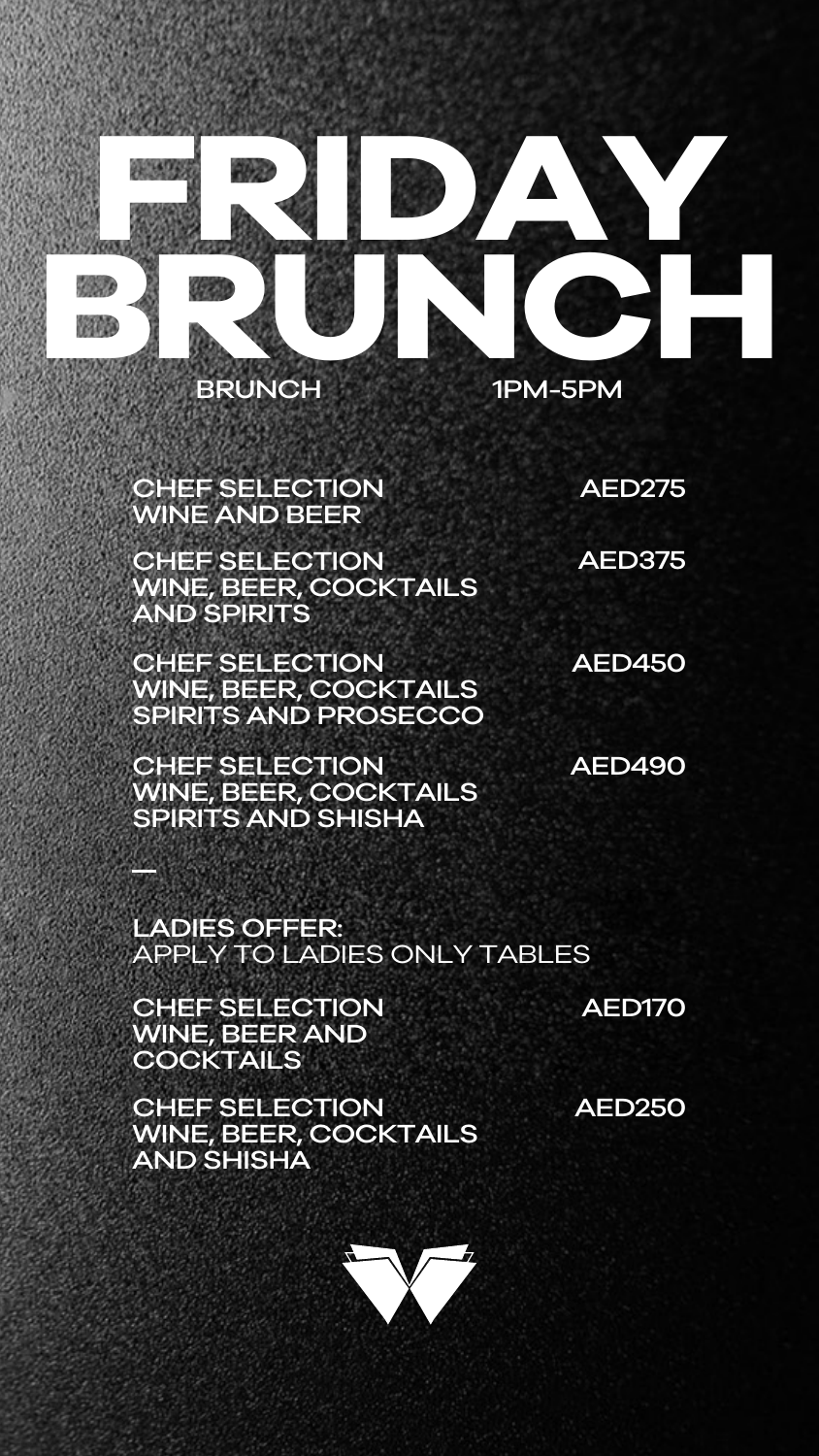AFTER-BRUNCH 5PM-8PM

AFTER BRUNCH PACKAGES

BEER WINES SELECTED **COCKTAILS** 

FREE FLOWING BEVERAGES

BEER AND WINE

50% OFF FOOD

#### 30% OFF SELECTED SPIRITS BOTTLES



**FRIDAY** 

**BRUNCH SPARED** 

AED190

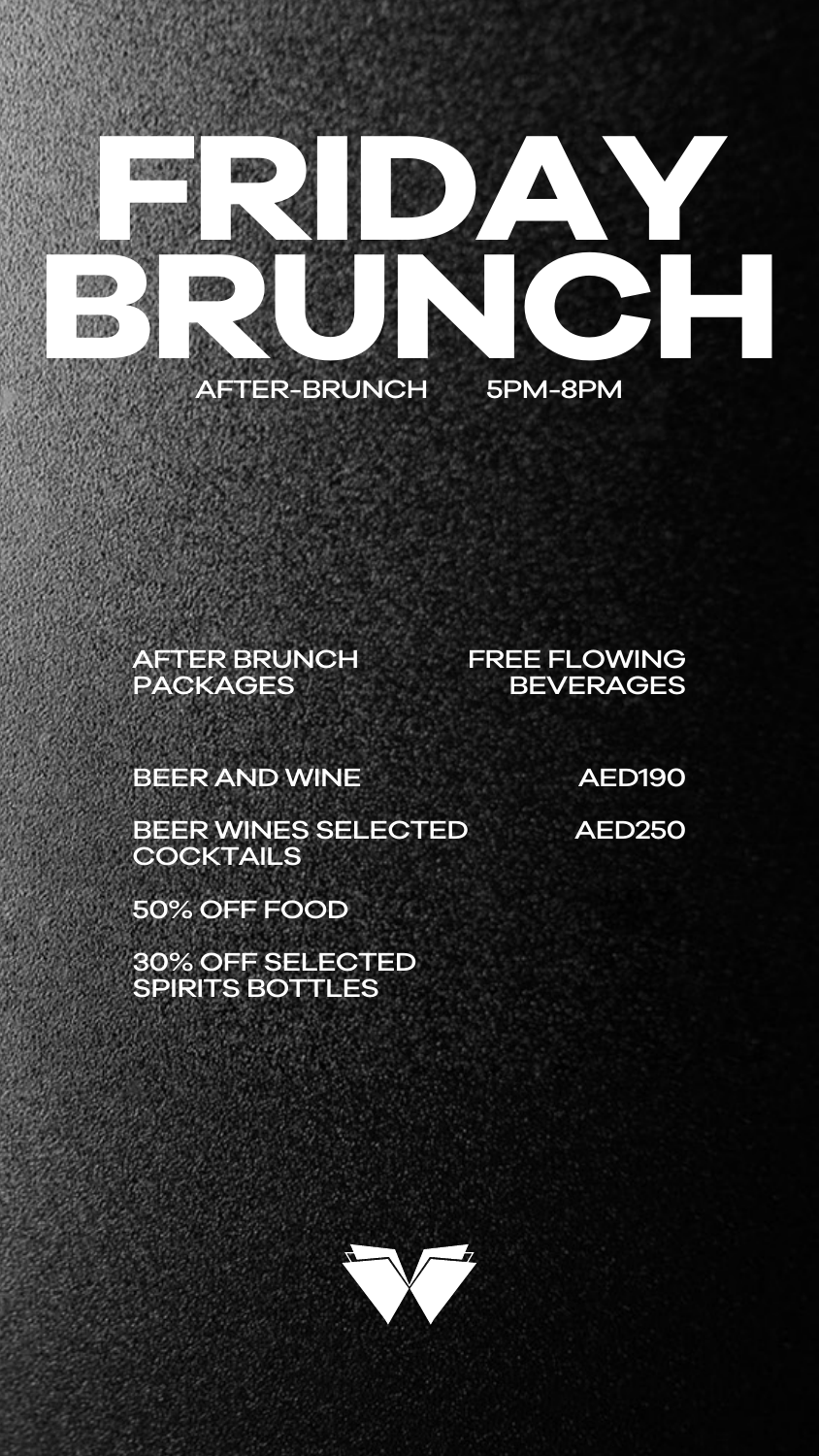# **FRIDAY BRUNCH**

#### BEVERAGES

#### WINE TERRE ALLEGRE TREBIANO

#### BEER BUDWEISWER

### SELECTED COCKTAILS

VODKA **SMIRNOFF** 

COSMOPOLITAN - GIN BASIL ESPRESSO MARTINI MARGUERITTA - MOJITO APPEROL SPRITZ

**WHISKY** 

**TEQUILA** JOSE CUERVO

> **PROSECCO** POPET

**CHAMPAGNE** LAURENT PERRIER



**GIN BOMBAY** 

RUM CAPTAIN MORGAN WHITE